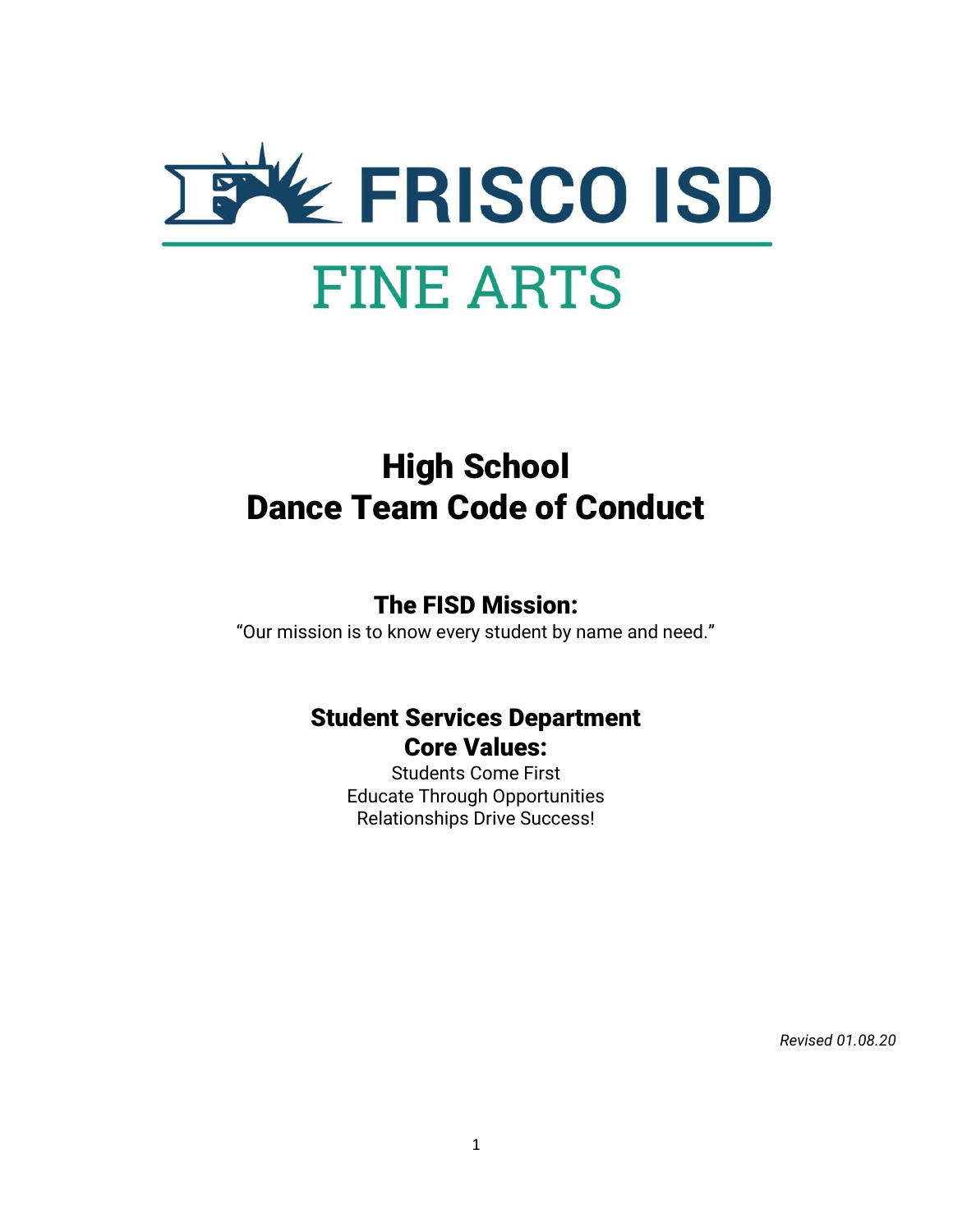## Frisco Independent School District Extracurricular Code of Conduct For Middle and High Schools

#### Purpose and Vision

Frisco ISD cheerleaders, mascots, and dance/drill team members are leaders chosen to represent the campus, district, and community in the promotion of team spirit, development of strong character and sportsmanship, and reinforcement of respect and positive relations within our community. The young men and women involved in these extracurricular activities consistently demonstrate tenacity, teamwork, and commitment. In addition, they continually develop responsibility, pride, loyalty, leadership, service, self-discipline, and self-confidence. As leaders, students are encouraged to achieve personal goals regarding their athletic abilities and their social and emotional development.

#### Philosophy of Participation and Jurisdiction

The term "extracurricular activities" means, without limitation, all cheerleading, mascot, drill team performances and contests, competitions, or community events in which the district is represented. Membership includes any non-curricular event, participation in groups, clubs, and organizations. Membership is recognized and approved by the Board of Trustees and the school district as well as sponsored by the district or a campus. All extracurricular activity participants, including elected and appointed officers of all campus organizations, are subject to the provisions of this document.

Student participation in these and other extracurricular activities is encouraged. Frisco ISD makes extracurricular activities available as an extension of the regular school program. Participation in the regular curriculum is a right afforded to each student, while participation in the extracurricular program is a privilege that carries additional expectations for acceptable conduct. While students engage in, perform, compete, or participate in extracurricular activities they represent themselves, their student body, and the school district whether in or out of uniform.

Since participation in extracurricular activities is a privilege and not a right, Frisco ISD is authorized to set higher standards for these participants than it would for those students who choose not to participate in these activities. Therefore, this Extracurricular Code of Conduct extends beyond the Frisco ISD Student Code of Conduct not only in types of behavior prohibited but also in corresponding consequences and jurisdiction for imposing discipline. This Extracurricular Code of Conduct will be enforced with all students grade 6-12 participating in Cheerleading/Mascot and Dance/Drill Team organizations regardless of:

- whether school is in session:
- whether the offense occurs on or off school property or at a school-related event;
- whether the student is directly involved with the extracurricular activity at the time the prohibited conduct occurs;
- whether the extracurricular activity is in-season; and
- where or when the conduct occurs.

It is possible that a student who violates the Frisco ISD Student Code of Conduct will incur consequences from both the appropriate school administrator and from his or her coach or sponsor for the same particular violation. It is also possible that a student participant in extracurricular activities could violate the Extracurricular Code of Conduct and be subject to discipline by a coach or sponsor without having violated the Frisco ISD Student Code of Conduct.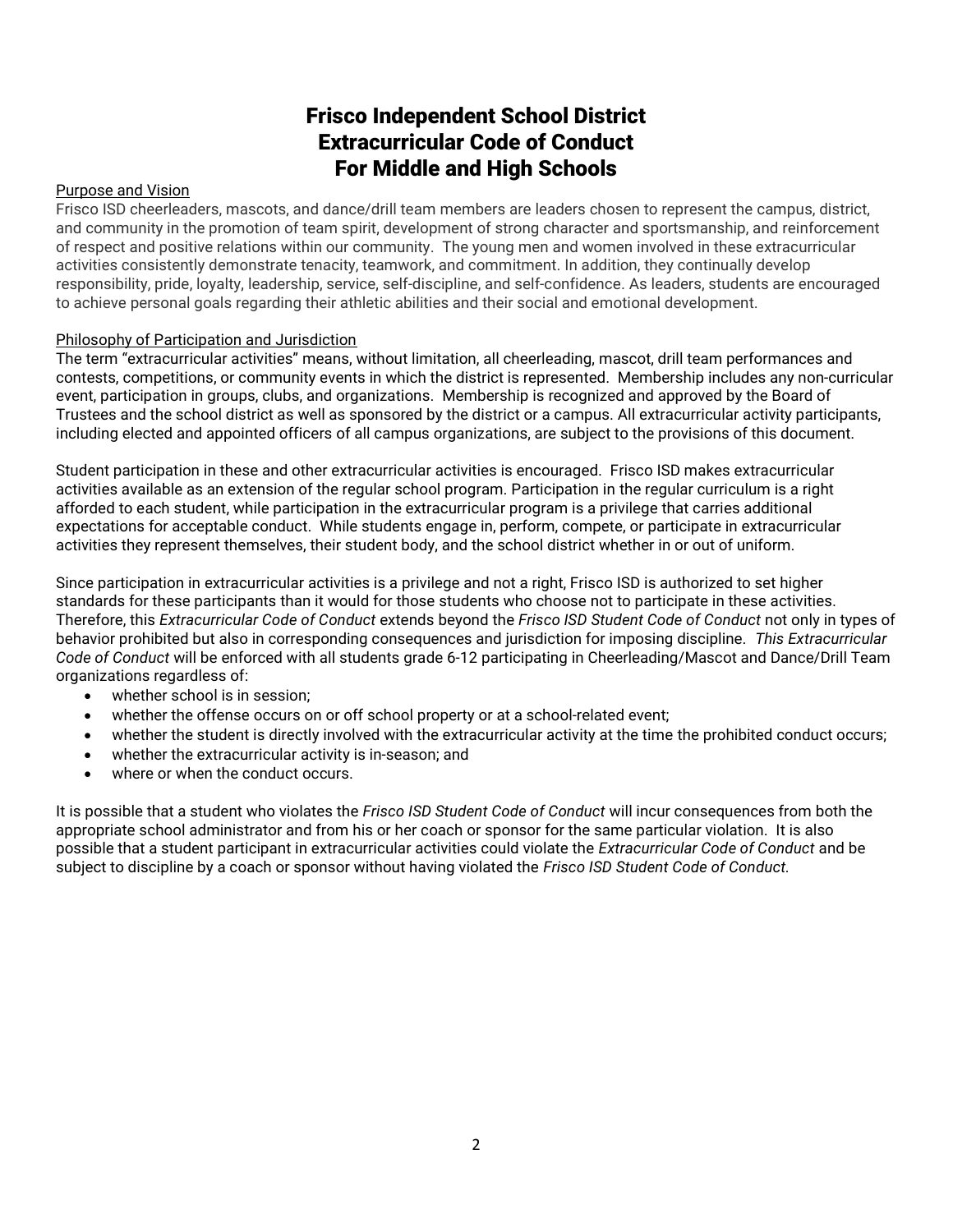## Conduct Expectations

The following conduct is expected of all participants. Failure to meet these expectations may result in disciplinary action by the coach/sponsor.

- 1. Student commitment to a team or organization is expected for the entirety of the season or activity as determined by the campus administration and organization sponsor. Students are encouraged to participate in more than one extracurricular activity; however, students may not quit one sport or program in order to participate in another while the activity he or she quit is still active.
- 2. Organization members are expected to behave in a manner that is becoming of the individual as well as to the organization they represent. They should be aware that in or out of uniform they are representatives of the organization and the campus they attend and should act accordingly in maintaining a higher standard of conduct. Organization members will abide by school codes of conduct both in and out of uniform, both at and away from school. Any question of appropriateness will be decided by the designated campus official and sponsor.
- 3. During performances organization members will stay with the team at all times unless given direct permission by the sponsor.
- 4. Dancers may not be on the field or gym floor without having the sponsor available.
- 5. Organization members will demonstrate good sportsmanship at all times. This includes behavior toward visiting or hosting teams as well as the opponent's fans. Frisco ISD participants will be noted for clean yet tough competition. Praise your opponents while competing beyond your ability.
- 6. Organization members will be courteous and respectful to their teammates, sponsors, teachers, classmates, and all school/district administrators at all times.
- 7. Organization members will refrain from public displays of affection while in or out of uniform.
- 8. Organization members will refrain from inappropriate social media activity as defined by the campus sponsor and principal.
- 9. Students should arrive to practices (including workouts), meetings, and events on time and prepared, and are required to stay for the duration of the event.
- 10. Students should follow the rules promulgated in the Frisco ISD Student Code of Conduct. Failure to do so may result in disciplinary measures related to the student's participation in extracurricular activities as determined by the coach/sponsor and campus principal or designee.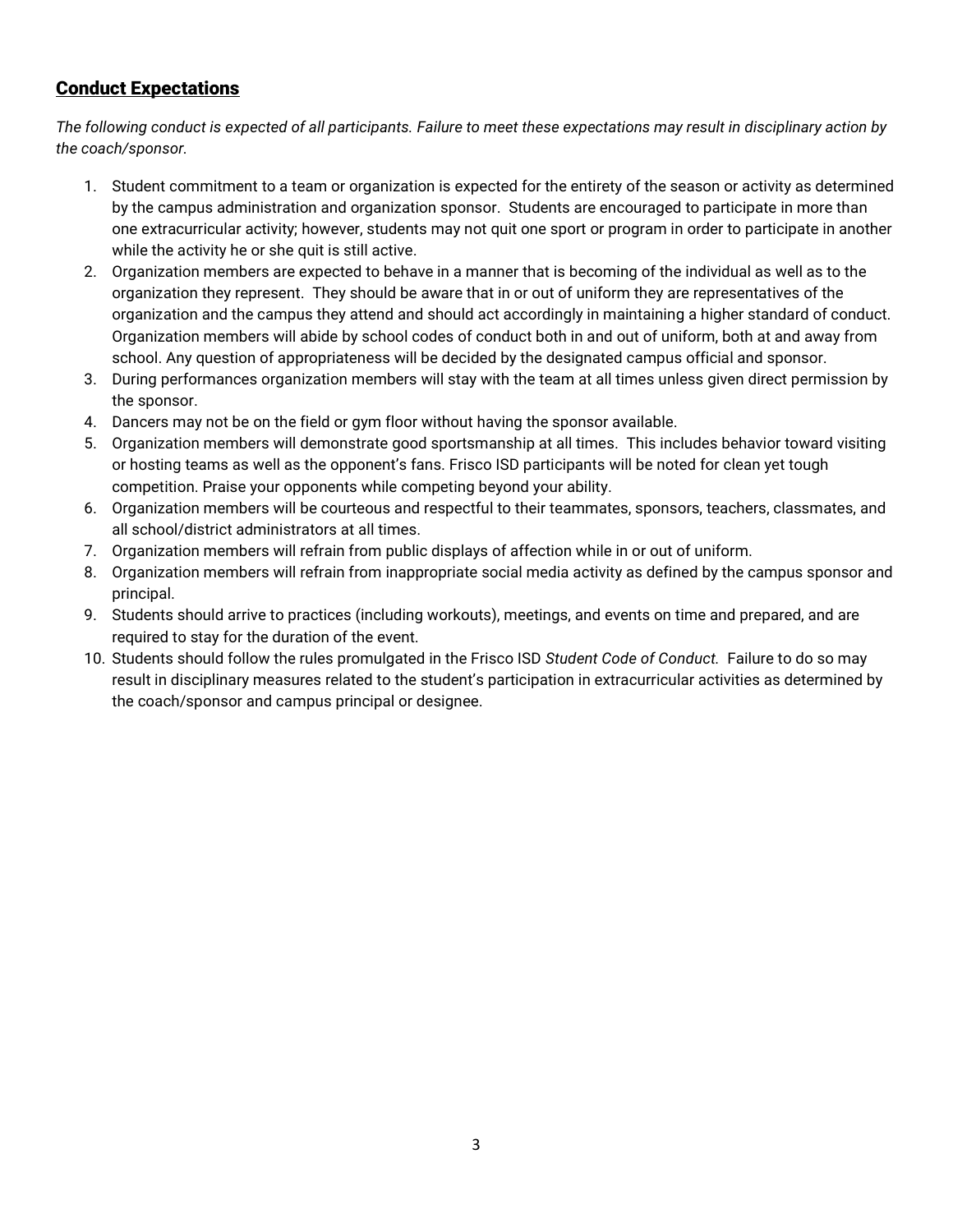## FISD Extracurricular Code of Conduct Disciplinary Policies

The following policies apply to all extracurricular activities at all FISD schools.

## 1. The illegal use of alcohol or the illegal use of controlled substances is prohibited.

The following penalties will be enforced.

## Step 1 (1<sup>st</sup> offense)

If the offense occurs during the organization season, the student will be suspended from participation for two competitive contests or performances. The students will complete appropriate cardiovascular training. The student will also be recommended to complete an approved substance abuse intervention program. If the violation occurs during the off-season, the two week suspension will carry over until the next competitive season.

## Step 2 (2<sup>nd</sup> and subsequent offenses)

The student will be barred from participation in all extracurricular activities for one calendar year from the date school officials first become aware of the infraction.

Step 3 (3<sup>rd</sup> subsequent offense)

The student will be barred from all cheerleading, mascot or drill/dance activities for the remainder of their HS career.

### 2. If a student commits a serious criminal act, it reflects negatively on all extracurricular activity participants.

The following consequence, in addition to any other school disciplinary action, will be enforced in the event school personnel have reasonable cause to believe a student has been involved in the commission of a felony offense, as defined by the Texas Penal Code or by Federal law.

The student will be removed from participation in all extracurricular activities for one calendar year from the date school officials first become aware of the offense.

3. Activity sponsors or coaches are permitted to assign reasonable consequences in the event a member of their activity group is in violation of any part of the FISD Student Code of Conduct or Campus Behavior Management Plan.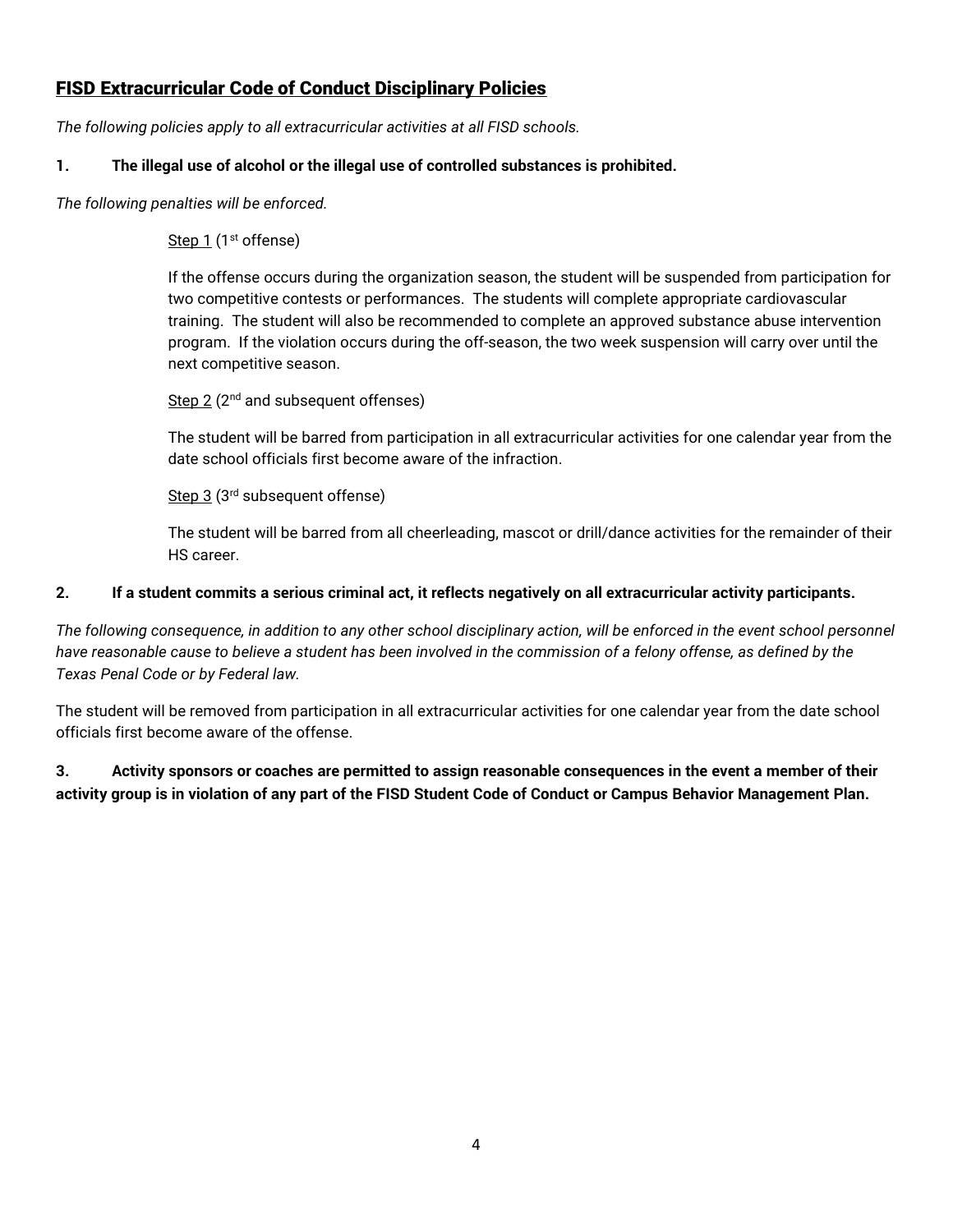## Dance Team Guidelines

The following articles must be adhered to by all Frisco ISD High School Dance Team members. It must be understood that as a member of this organization, the student becomes a representative of Frisco ISD, and each member must maintain high moral and ethical standards. Membership is from the tryout date to the last day of school the following school year.

#### Article I. Purpose

- 1. The purpose of Frisco ISD Dance Team shall be threefold:
	- 1. To serve as a performing group representing Frisco ISD and the high school campus throughout the community and state.
	- 2. To boost morale and spirit of the high school campus.
	- 3. To develop character, leadership, self-discipline, sportsmanship and individual responsibility in each member.

#### Article II. Tryout Qualifications and Requirements

- 1. Anyone who meets the set qualifications will not be discriminated against because of race, gender, creed, or educational handicap.
- 2. Candidates must be entering grades nine (9) through twelve (12).
- 3. At least one parent of each candidate must be present at the orientation meeting or must contact the director prior to the meeting.
- 4. Candidates and their families must agree to and be fully aware of the financial responsibilities of being a Dance Team member and meet all financial obligations throughout the year.
- 5. Each candidate must tryout each year, regardless of whether or not she/he has previously been a Dance Team member.
- 6. All financial obligations to any FISD affiliated programs must be cleared prior to tryouts.
- 7. Dance Team members who have been dismissed or resigned from the previous year must have permission from the director and principal to tryout.
- 8. Candidates must show proof of residence within the attendance zone of the school and be enrolled in that school.
- 9. If a student transfers to Frisco ISD or within Frisco ISD before the beginning of summer practices for the new year, they must meet the following criteria to tryout:
	- Have participated in tryouts and made their former Dance Team OR have participated in studio Dance Teams if no Dance Team was available at their previous campus.
	- Present a letter of recommendation from their former director stating that they made the team, are in good standing, and meet the academic requirements for tryouts.
	- Tryout in front of the Frisco ISD director and score 70 points or higher.
- 10. Candidates must have the following forms on file prior to or on the designated date in order to qualify for membership:
	- Information/Agreement Form
	- Application/Permission Form
	- Travel/Medical Form
	- Participation/Code of Conduct Contract
	- Participation Physicals: When selected for the team students must turn in a participation physical form signed by a physician. An up to date, recent athletic physical for another activity may be used for this requirement. This must be on file with the program director prior to the first official practice of the organization as determined by the local campus.
	- Any other FISD/Campus forms requested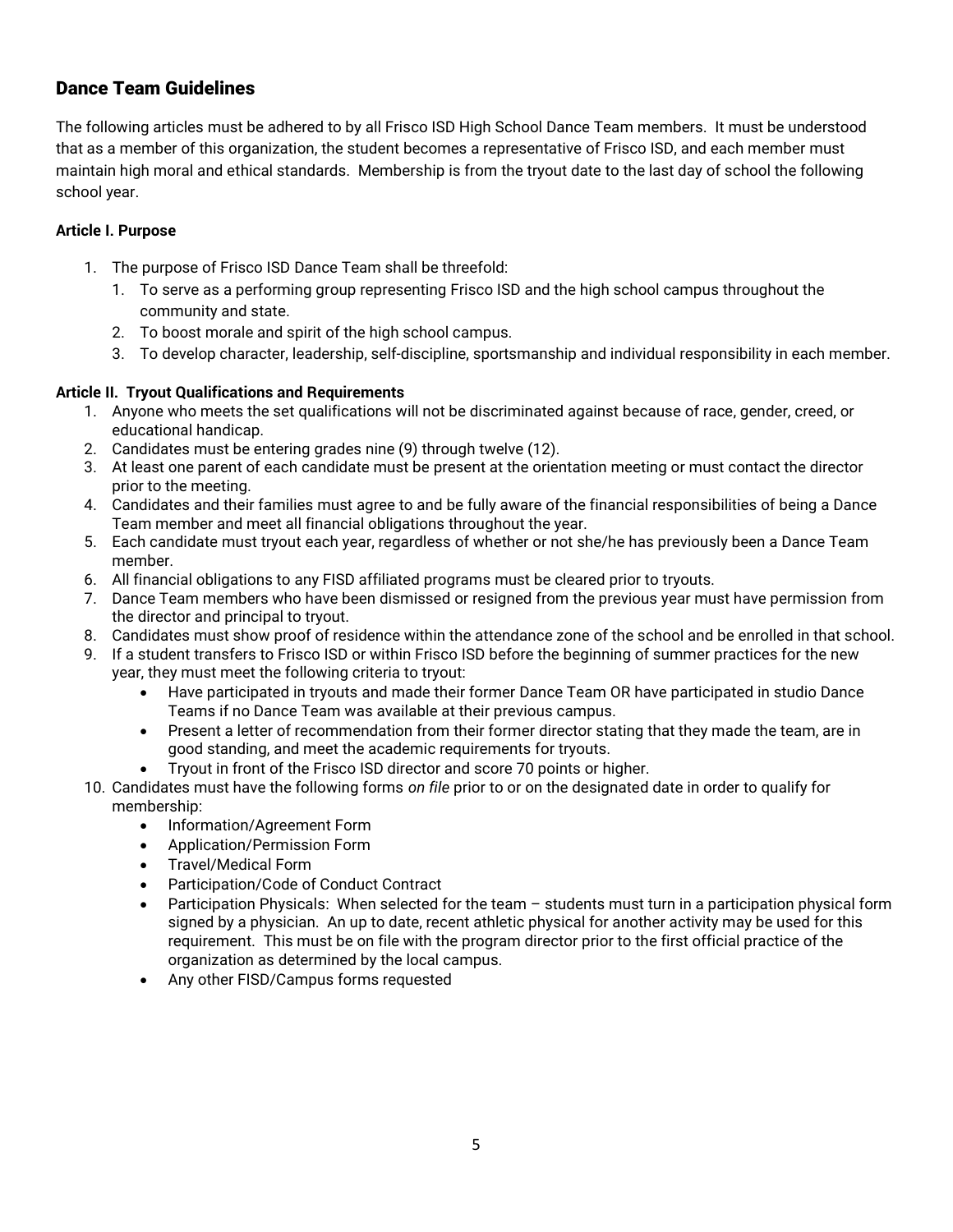Requirements for Tryouts:

- 1. Must not have been academically ineligible for more than one nine-week grading period during the application school year.
- 2. Students must have acceptable disciplinary records for the current year. Students who have been assigned to either ISS, OSS or DAEP must have permission from the principal to participate in tryouts. The principal will take into consideration:
	- the circumstances of the disciplinary assignment
	- the student's past disciplinary history
	- the satisfactory completion of the assigned consequence prior to the tryout.
	- If a student has more than three days of ISS, OSS, or DAEP assignments they may be allowed to tryout under a probationary status if granted approval by the sponsor and campus administration.
	- Students in DAEP at the time of tryouts are not eligible to tryout.
	- Students assigned to the JJDAEP during the school year are not eligible to tryout.
- 3. After the first semester of the school year, students must have the following number of credits to tryout:
	- Incoming 9<sup>th</sup> Grade: on track to pass  $8^{th}$  grade and verified by both the outgoing and incoming principals
	- Current 9<sup>th</sup> Grade: 2.5 credits
	- $\bullet$  Current 10<sup>th</sup> Grade: 7.5 credits
	- $\bullet$  Current 11<sup>th</sup> Grade: 12.5 credits
- 4. Students must not have been absent (without making up those hours) for more than 10% of school days in a school year.
- 5. Students must be cleared through both the attendance and administrator's offices before being eligible to tryout. Documentation for this clearance will be based on campus preference, but must be on file before the tryout process begins.
- 6. The student code of conduct for extracurricular activity involvement will continue to be in effect.
- 7. The current year principal, in conference with the attending principal or designee and program director, will make the determination of eligibility to tryout (example: current 8<sup>th</sup> grade student's eligibility will be determined by their middle school principal, the local high school principal or administrative designee, and program director).
- 8. Tryouts may be video recorded if student is unavailable to tryout during the specified time because of a school sponsored or University Interscholastic League sponsored event, or if they are medically unable to tryout, with approval from the sponsor and campus administration. (doctor's documentation will be required).

### Article III. The Tryout Workshop

- 1. Attendance at all Dance Team tryout workshops is expected. Failure to participate in the workshops could severely hamper the candidate's ability to learn the material used for judging at the tryouts and therefore could impact their ability to make the team.
- 2. Tryout workshops are closed to spectators and may not be videotaped or recorded.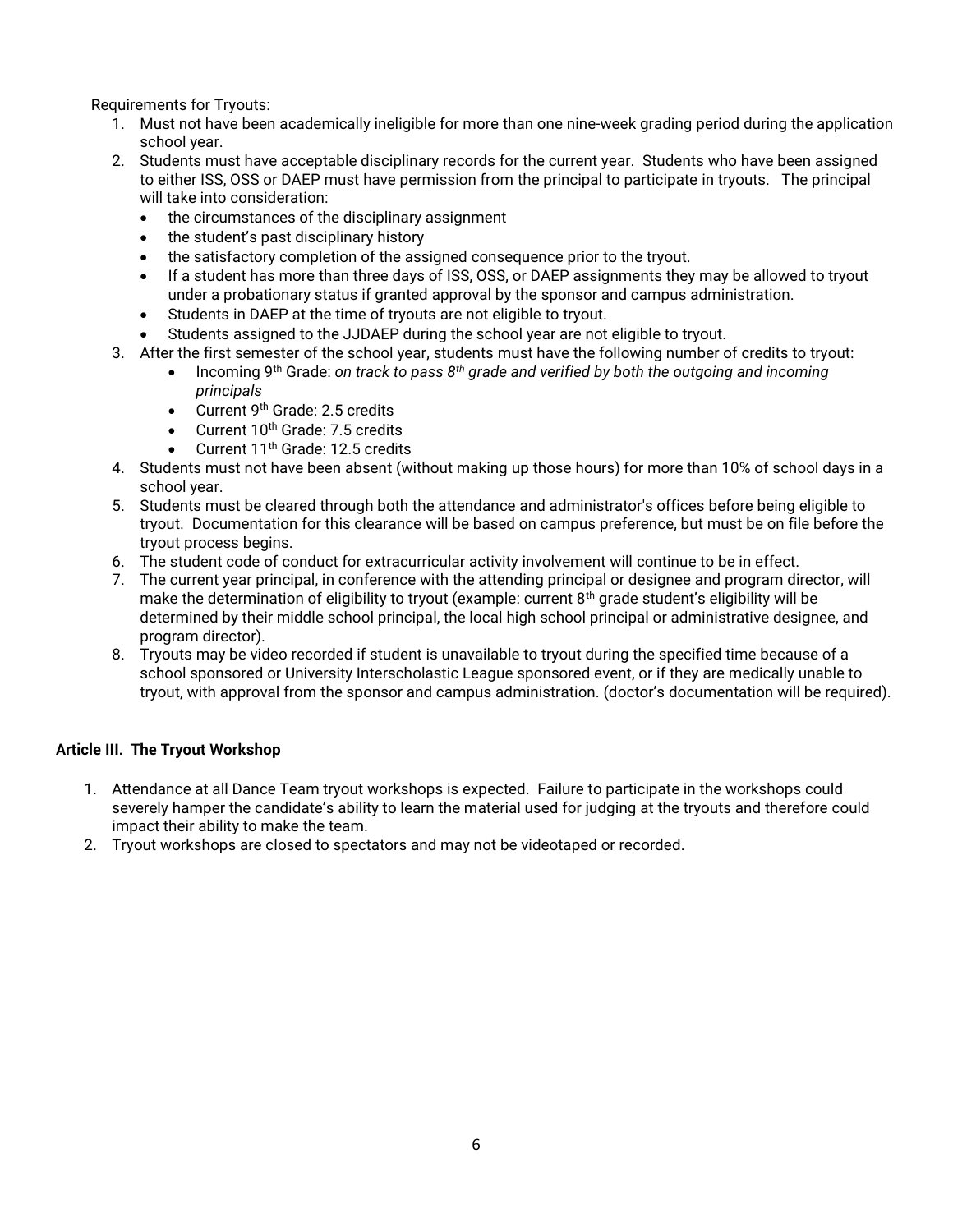#### Article IV. The Audition

- 1. The audition will be held on a date designated by the director.
- 2. There shall be no minimum set number of Dance Team members for the team.
- 3. Candidates will tryout before a panel of three or more professionally qualified Dance Team judges hired by the director/administration.
- 4. A candidate can receive a possible of 100 points from each judge (300 points total).
- 5. The minimum score necessary to become a Dance Team member will be 210 points. This is an average of 70.
- 6. Entering 12th grade dancers who do not meet the minimum score of 210/average of 70 initially but were on the team as an 11<sup>th</sup> grader and are considered "in good standing" by the sponsor and campus administration, at the discretion of the campus personnel, may be allowed to participate as additional members of the team for their senior year.
- 7. The judges' subjective and objective opinions regarding the adjudication process are final and are not appealable or grounds for the FISD formal grievance process. The tryout results, once reviewed and certified as accurate by the campus administration, are final and not appealable or grounds for the FISD formal grievance process.
- 8. Tryouts are closed to all spectators. Those eligible for attendance include the judges, director, senior assistants, faculty volunteers, and administrators.
- 9. All candidates who have been selected for the Dance Team will have their name and/or tryout number posted in a place designated by the director.
- 10. If a parent wishes to view their student's individual tryout documents, they must contact their officiating administrator. Parents are allowed to view their student's individual documents only. The statute of limitations for viewing is five (5) school days following the tryout session. Parents are not allowed to view any other students' documents, nor the tally sheets. The judges' decisions are final and are not grounds for the formal grievance process.

#### Article V. Membership Requirements and Expectations

- 1. Dance Team members must be enrolled for the designated Dance Team class for the fall and spring semesters of their membership year.
- 2. Dance Team members are required to attend summer practices or are subject to discipline. For every 2 days absent, a Dance Team member forfeits one performance beginning with the first performance of the season.
- 3. Attendance to all Dance Team activities, practices, and performances is mandatory. This includes, but is not limited to, before school, during school, after school, summer practices, and any emergency practices called by the director.
- 4. Members are expected to arrive on time and attend the entire practice until dismissed by the director. Dance Team members may not leave practice or the practice area without permission.
- 5. All organization trips, projects, and activities must be under the direction and approval of the director.
- 6. If an incident occurs during school or while on a team trip, during a competition, or during an exhibition, a member should expect disciplinary action from school as well as from the Dance Team
- 7. Members must audition for select performances. Members are not guaranteed to dance at every performance.
- 8. The director reserves the right to pull any member from a performance due to absence, conduct, or lack of effort. A member unable to meet the standards set for that performance will not be allowed to perform in that particular performance and will be placed on reserve status. She/he must attend the practices and performance in uniform and assume her/his responsibilities as usual.
- 9. Final field rehearsals are mandatory. Any member who misses the final rehearsal may be eliminated from that particular performance.
- 10. Members may be pulled from performances until their balance is paid in full on dance team expenses.
- 11. Dance Team members will abide by school codes of conduct including the FISD Code of Conduct for Extracurricular Activity Involvement both in and out of uniform, both at and away from school.
- 12. Dance Team members will demonstrate good sportsmanship at all times.
- 13. Dance Team members will be courteous and respectful to their teammates, sponsors, teachers, classmates, and all school/district administrators at all times.
- 14. Dance Team members will refrain from public displays of affection while in or out of uniform.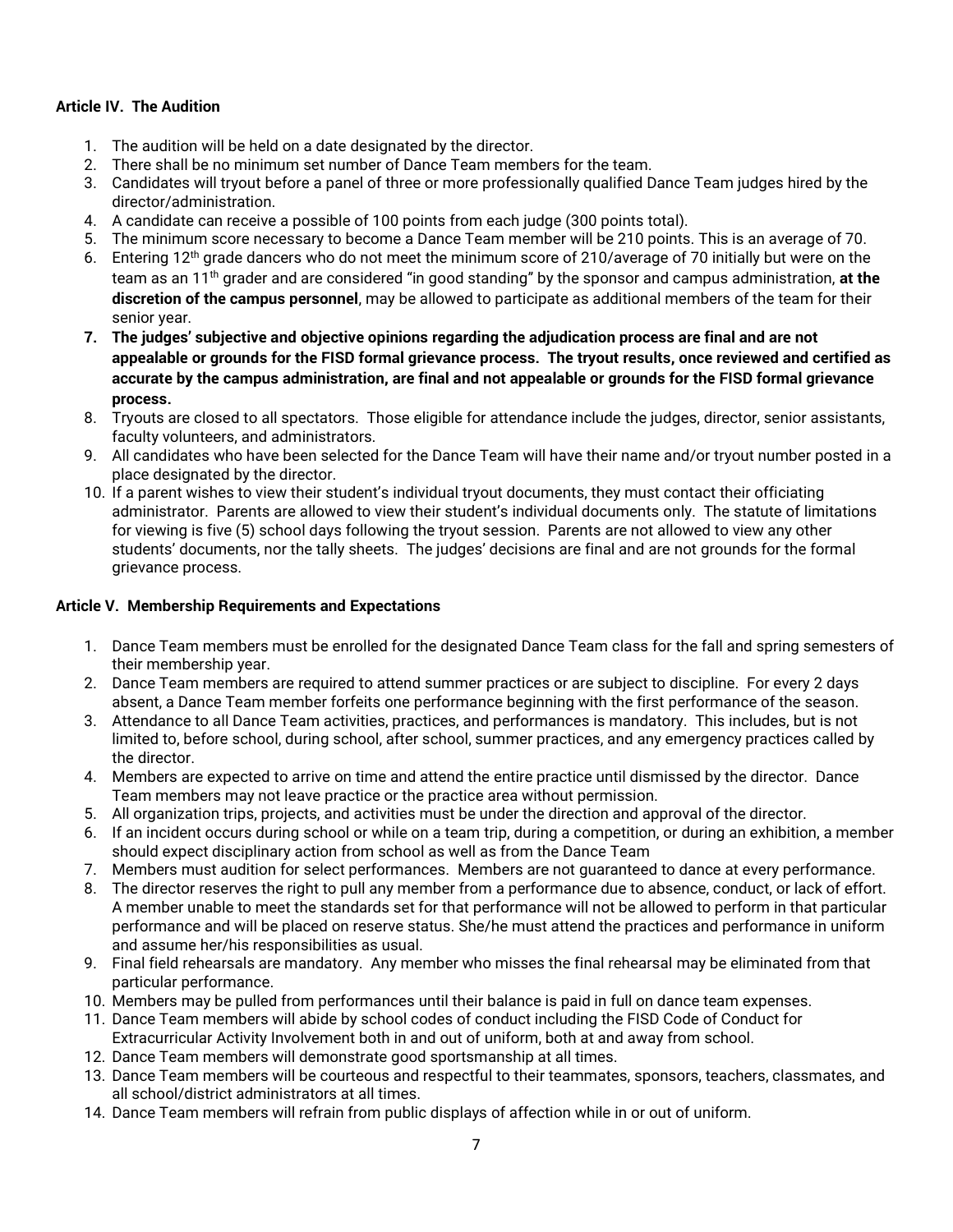15. Dance Team members are expected to behave in a manner that is becoming to the individual as well as to the organization they represent. They should be aware that in or out of uniform they are representatives of the Dance Team and the high school they attend and should act accordingly in conduct both in and out of uniform, both at and away from school. Any question of appropriateness will be decided by the principal and director.

#### Article VI. Grades

- 1. Academic Eligibility
	- Texas Education Agency-University Interscholastic League "NO PASS-NO PLAY" REQUIREMENTS:
		- $\circ$  Students can lose their eligibility if they are failing at the end of the sixth week of school (the "UIL Eligibility Check") or at the end of a 9-week marking period. They can regain eligibility at the 9 week marking period or any Interim Progress Report ("IPR") after the first 9-week marking period by passing all courses, not just the one they failed.
		- o Students who pass all courses for the nine-week period are eligible for the next nine-week period.
		- $\circ$  Students who lose eligibility and then regain eligibility must wait seven calendar days before they become eligible to participate in competitions and performances. Students who are academically ineligible may continue to practice with their team, but may not perform.
		- $\circ$  If a student loses academic eligibility per TEA-UIL/FISD policy for more than one grading period during the school year, the dance team member may be dismissed from the team.
- 2. Dance Team Grades
	- Grades are given to the Dance Team members, officers, and managers based upon effort, attitude, performance, responsibility, and achievement.

#### Article VII. Attendance

- 1. Excused Absences
	- The status of an absence will be determined by the director. Some reasons for excused absences include but are not limited to:
		- o Personal illness or accident
		- o Death in the family
		- o Religious holidays
		- $\circ$  Special school UIL activity with advance approval from the director
- 2. Unexcused Absences
	- Absences for reasons other than those listed above will be unexcused (this includes absences from the Dance Team class). Unexcused absences will result in disciplinary action as determined by the local campus director and campus administration and may result in loss of performance eligibility, suspension, or dismissal.
- 3. Unexpected Absences
	- In the event of an unexpected absence (illness, accident, or death in the family) the member must make every effort to inform the director of the absence and the reason for the absence prior to the class/practice.
	- The parent/guardian of the member is required to call the director's office and speak to her directly or leave a message on the director's school voice mail or email. Leaving a message with an officer is not sufficient.
	- A parent and/or doctor's note must be submitted to the director upon the member's return to school or practice. Two consecutive absences will require a doctor's note.
- 4. Unreported Absences
	- Unreported absences will not be allowed. The status of an absence or tardy will be determined and disciplined by the director.
	- Members must attend school  $\frac{1}{2}$  day in order to maintain eligibility for participation in an organizational activity.
	- Tutorials may be attended once a week without discipline consequences. However, the member may be placed on reserve status. The director must be notified 24 hours before the tutorial session. All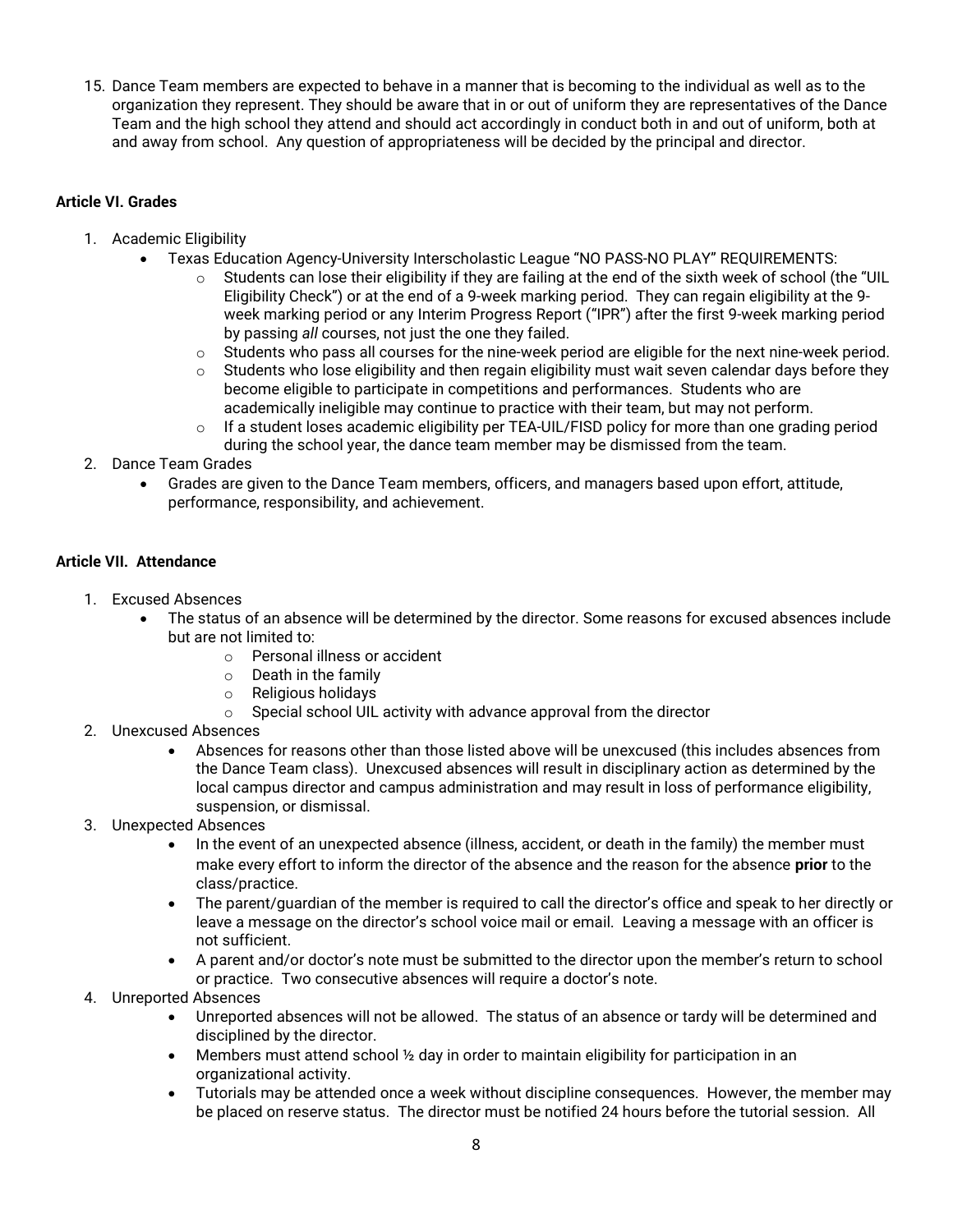other tutorials should be scheduled on "off" days/times. Members may not miss dance practice due to tutorials.

#### Article VIII. Routine Evaluations and Performances

- 1. All members must be present at the time of auditions to be eligible to audition.
- 2. The director has the final decision on who makes the performances, and that decision is final.
- 3. A member unable to meet the standards set for that performance will not be allowed to perform in that particular performance but must attend the performance in uniform and assume responsibilities as usual.
- 4. A complete uniform and equipment check will be held prior to any activity/performance.
- 5. Members who miss more than two practices during competition season may be subject to being placed on reserve status.

#### Article IX. Uniforms and Equipment

- 1. Dance Team members will be supplied items by the Frisco ISD and/or Booster Club. Dance Team members are responsible for the upkeep of each item received and will be held financially responsible for the item if lost or damaged.
- 2. Dance Team members are responsible for purchasing practice attire and other necessary clothing and accessories as required, and all personal items must be labeled with the member's name.
- 3. Practice attire/uniforms are to be kept clean and in good condition.
- 4. All designated uniforms, jackets, etc. are to be worn by Dance Team members only.
- 5. The length and style of the uniform will be selected by the director with the approval of the principal.
- 6. The uniform is only to be worn in conjunction with school sponsored events.
- 7. Hair will be worn as specified by the director.
- 8. No Dance Team member will lend her/his uniform for Powder Puff, Halloween, etc.
- 9. No jewelry will be worn during practices, performances, or pictures.
- 10. No nail polish, other than French manicure, will be worn while in uniform or performing.

#### Article X. Transportation and Travel

- 1. Dance Team members are required to ride to and from all activities in the transportation provided by the Frisco ISD and/or Booster Club.
- 2. If a member has requested an early release from an activity, departure may not occur until the performance events have been concluded. The director must be contacted prior to the event.

#### Article XI. Finances and Fundraising

All fundraisers will fall under the guidelines as outlined by Frisco ISD and will benefit all members of the program. In all situations, fundraising activities must be approved by the campus administration and fall under requirements as outlined by the district for the current school year.

- 1. If a Dance Team member is dismissed or resigns, she/he will be held financially responsible for any and all items already ordered. No refunds will be made.
- 2. Individual refunds from fundraising profits will not be made.

#### Article XII. The Disciplinary System

Additional details regarding individual campus disciplinary systems will be outlined in the campus program addendum. Details regarding these policies are at the discretion of the campus administrator and Dance Team director. Campus disciplinary decisions are final and are not grounds for the formal grievance process. Please reference page 4 of this document for additional information.

#### Article XII. Probation, Suspension, Dismissal, Resignation, and the Appeal Process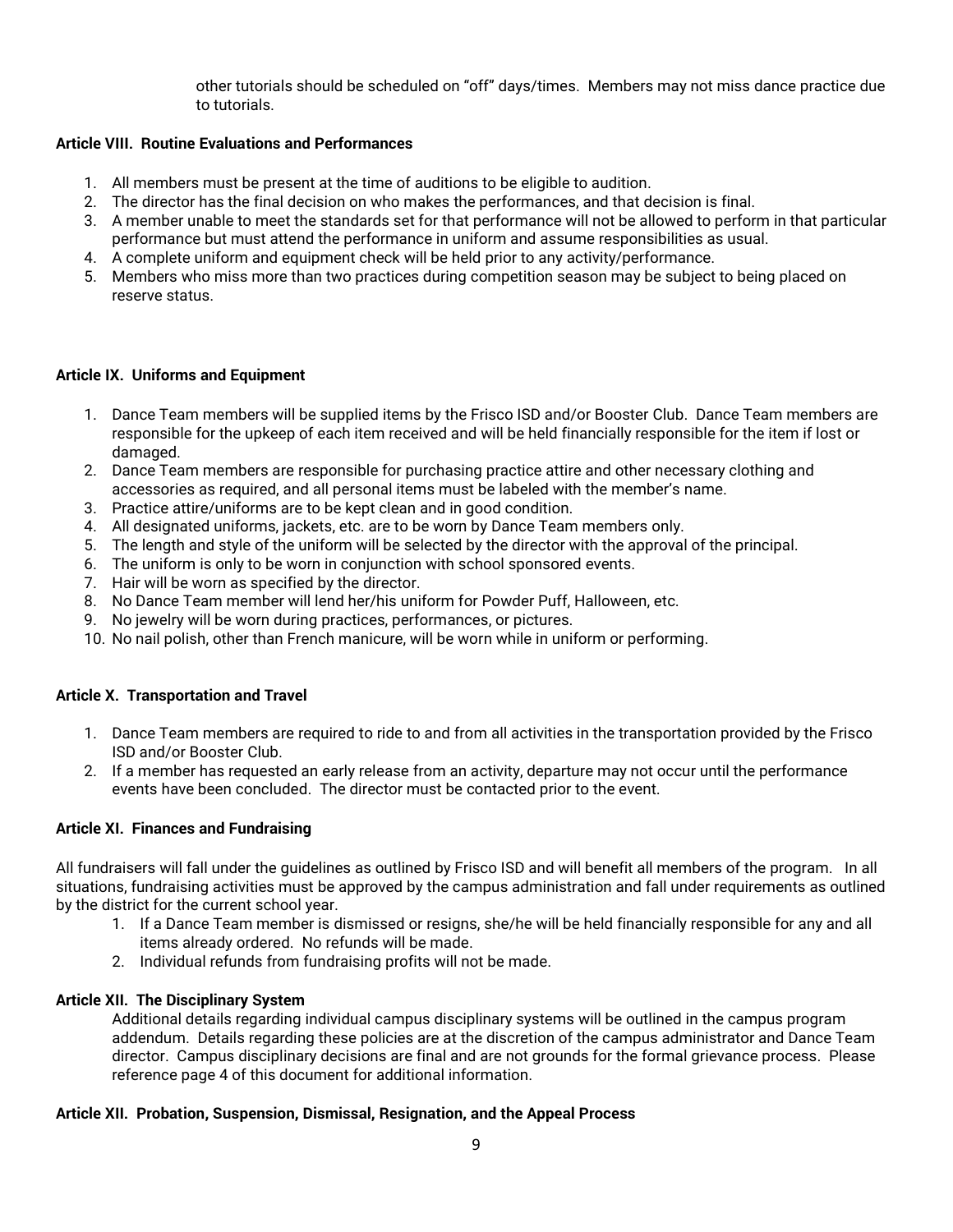### A. Probation

#### Disciplinary Probation

- 1. Disciplinary probation is a period designated in which the member continues to uphold all responsibilities of being a Dance Team member but may not participate in performances. Members may attend social activities and wear the uniform.
- 2. A contract will be written and must be signed by the member, parent, and director.
- 3. If the reason for disciplinary probation is not corrected within the time frame established, the member is subject to suspension or dismissal.
- 4. Reasons for disciplinary probation (but not limited to):
	- Being assigned Saturday School or administrative disciplinary consequences
	- Poor conduct/attitude

#### Academic Probation

Academic probation (or ineligibility) will be determined in accordance with TEA-UIL/FISD rules and regulations. Members may not wear the performance uniform, travel, or sit with the team. Members may attend education field trips but not participate or assist with a public performance.

#### B. Suspension

- 1. Suspension eliminates the member from participation at mandatory activities and participation in performances and special events. The member may not attend Dance Team social activities. The member is not allowed to wear any part of the uniform to school or activities during the period of suspension. The member may not travel or sit with the Dance Team at performance events or public activities. The member will continue to attend Dance Team class and assist the managers in their duties.
- 2. A suspension contract will be written for the member with the length of the suspension to be decided upon by the director. The suspension contract must be signed by the member, parent, and director.
- 3. If the reason for suspension is not corrected within the time frame established, the member is subject to dismissal.
- 4. Suspensions will be handled in the following manner:
	- First Suspension: 2 games/performances
	- Second Suspension: 3 games/performances
	- Third Suspension: Any member who receives a suspension for a third time will be removed from the squad for the remainder of the school year.
- 5. Reasons for Suspension (but not limited to):
	- Second assignment of administrative disciplinary consequences-contract may vary.
	- Continuing to fail one or more classes after three week probation-three week's suspension.
- C. Dismissal
	- 1. Dismissal involves a loss of membership from the organization. All school equipment and uniforms must be returned and all financial obligations must be cleared within one week of dismissal. Once a member has been dismissed, she/he loses all privileges of the organization. This includes awards, recognition, etc., although they may have accrued over the duration of the Dance Team year. This also includes attending Dance Team only events, using the Dance Team facilities, and wearing Dance Team attire.
	- 2. A Dance Team member who has been dismissed will not be eligible to participate in the next year's tryout without approval from the director and principal. Areas to be reviewed will include but may not be limited to a review of the reason(s) for dismissal and student records since the dismissal (academic grades, discipline records, attitude, etc.).
	- 3. In all cases of dismissal, the director will confer with the principal of the school.

## Grounds for Dismissal

All rules become enforceable the day the Dance Team member is selected and remain in effect until the end of the Dance Team year. All students must also abide by the Code of Conduct for Extra Curricular Activities involvement as stated in the Frisco ISD Student Handbook.

1. A dancer will be automatically dismissed from the squad for the following reasons: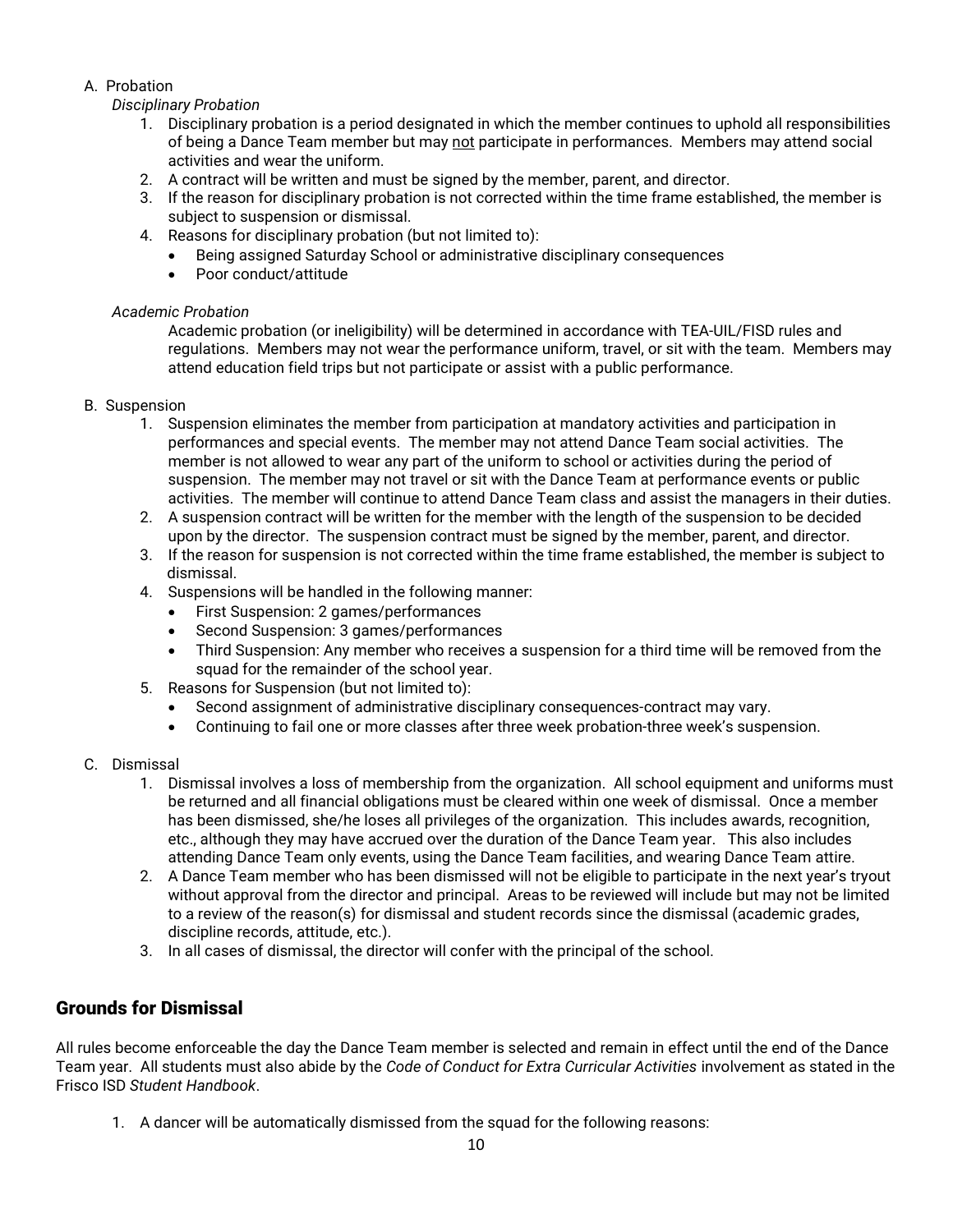- Any member who receives a suspension for a third time will be removed from the squad for the remainder of the school year.
- Dance Team members will attend all practices, school games, pep rallies, and other scheduled events or activities as notified by their sponsor(s). The accumulation of 3 UNEXCUSED absences from one or a combination of the afore-mentioned activities will result in immediate removal from the team for the remainder of the school year.
- Any member who is expelled from school will be removed from the squad for the remainder of the school year.
- 2. Any dancer that accumulates three written warnings regarding behavior or conduct, dress code violations, attendance, failure to follow a coach's directive and or other violations of the dance team code of conduct.
	- First Warning: parents will be notified, written notice will be signed by the parent and student, and the dancer will be benched for one performance
	- Second Warning: parents will be notified, a conference will be held with the parent and student, written notice will be signed by the parent and student, and the dancer will be benched for two performances.
	- Third Warning: results in the student's removal from the squad for the remainder of the school year. Please note that any dancer removed from the squad is not eligible to attend any squad activities including the end of the year banquet.

#### D. Resignation

- Resignation shall be defined as "a choice made by the individual member that she no longer desires to participate in the organization."
- Once a member has resigned from the organization, she/he forfeits all privileges of the organization. This includes awards, recognitions, etc., although they may accrue over the duration of the Dance Team year. This also includes attending Dance Team only events, using the Dance Team facilities, and wearing the Dance Team attire.
- Resignation procedures involve a conference with the director and a letter of resignation (preferably typed) by the resigning member, signed and dated, with a parent/guardian signature as well.
- All equipment must be turned in and financial obligations cleared at the time of resignation.

Upon dismissal or resignation every effort will be made to move the student to an alternative setting; however, this will remain at the discretion of each campus.

#### E. The Disciplinary Appeal Process

- 1. The Appeal Process is the order a parent/guardian or Dance Team member should follow concerning the appeal of a disciplinary decision:
	- a. Reference to the code of conduct rules.
	- b. Conference with the director.
	- c. Conference with the Camus Coordinator(s) or Assistant Principal.
	- d. Conference with the Principal.

The decision of the campus principal is final and is not subject to the district appeals process unless the concern is related to district wide policy, guidelines, or procedures.

### Leadership Positions

Selection processes and procedures for any and all dance officers, social committee members, managers, and honor guard members will be determined by the dance team directors and campus administration.

#### Article XIV. Dance Officers

- 1. Dismissal of a Dance Officer
	- Additional details regarding individual campus disciplinary systems and dismissal of dance officers will be outlined in the campus program addendum. Details regarding these policies are at the discretion of the campus administrator and Dance Team director.